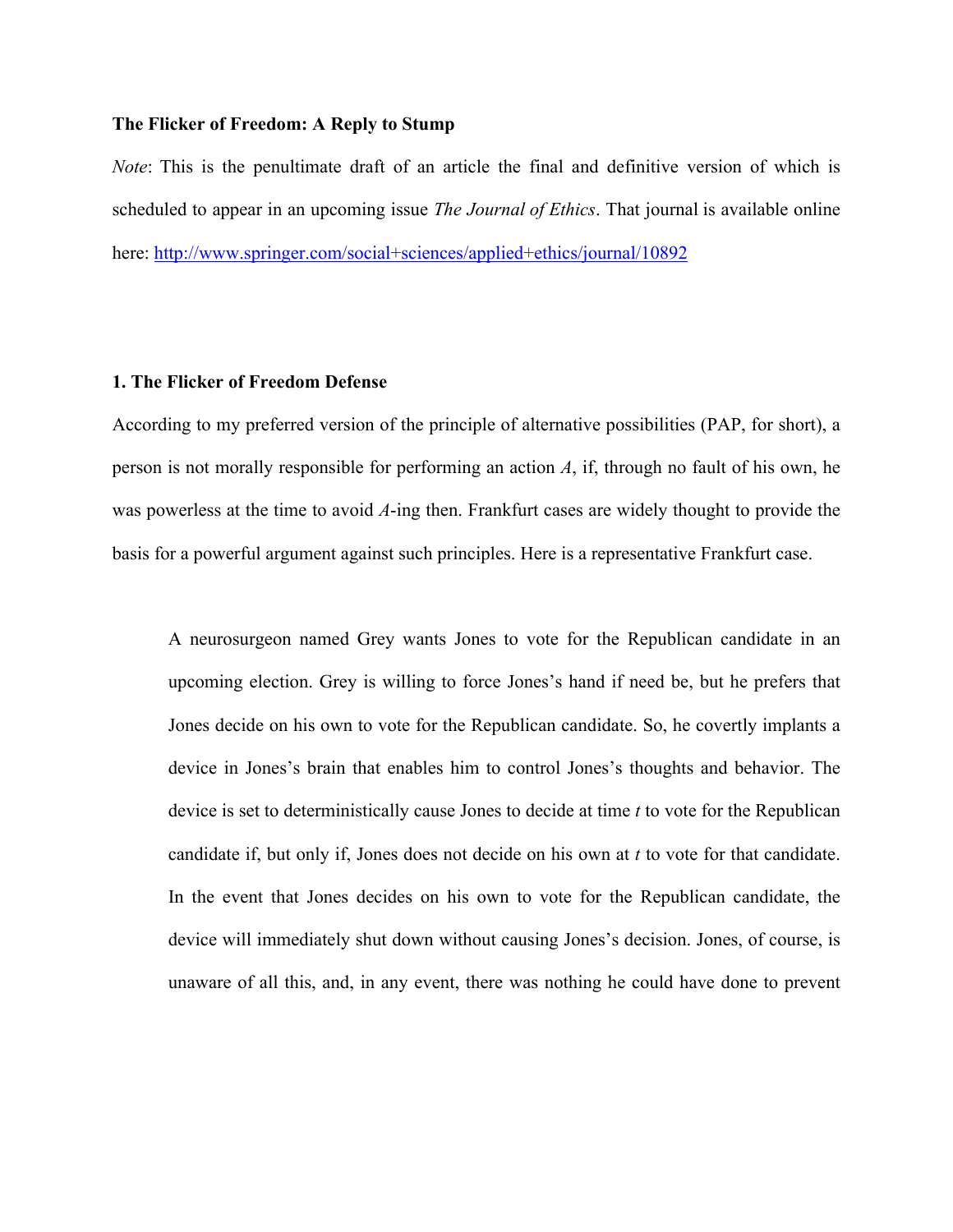any of it from happening. In the end, Jones decides on his own at *t* to vote for the Republican candidate, and so Grey's coercive mechanism never comes into play.<sup>1</sup>

Many critics of PAP contend that stories like this, while admittedly somewhat fanciful, show that the principle and others like it are false. Their argument, in its simplest form, goes like this. While Grey's device is not among the causes of Jones's decision, its presence nevertheless renders Jones powerless to avoid deciding at *t* to vote for the Republican candidate. But since Jones decided on his own at *t* to vote for the Republican candidate, without any "help" from the likes of Grey and his device, it seems that he can be morally responsible for so deciding nonetheless. Hence, we have a case in which a person is morally responsible for *A*-ing, despite the fact that, through no fault of his own, he was powerless at the time to avoid *A*-ing then.

What to make of this argument? One thing to notice is that while Jones may indeed have had no choice but to decide to vote Republican, it seems he did have a choice about whether he made the decision on his own or as a result of Grey's device. Several defenders of PAP have appealed to this feature of the Frankfurt cases in an effort to show that such cases do not cast doubt on the principle. Their claim is that what Jones is really morally responsible for in this story, if he is morally responsible for anything, is deciding *on his own* to vote for the Republican candidate, where "on his own" indicates that the decision was not a result of external coercion or force by the likes of Grey's device. But since he could have done otherwise than decide on his

 $1$  This Frankfurt case is loosely based on one developed by Mele and Robb (1998). For the original Frankfurt case, see Frankfurt (1969).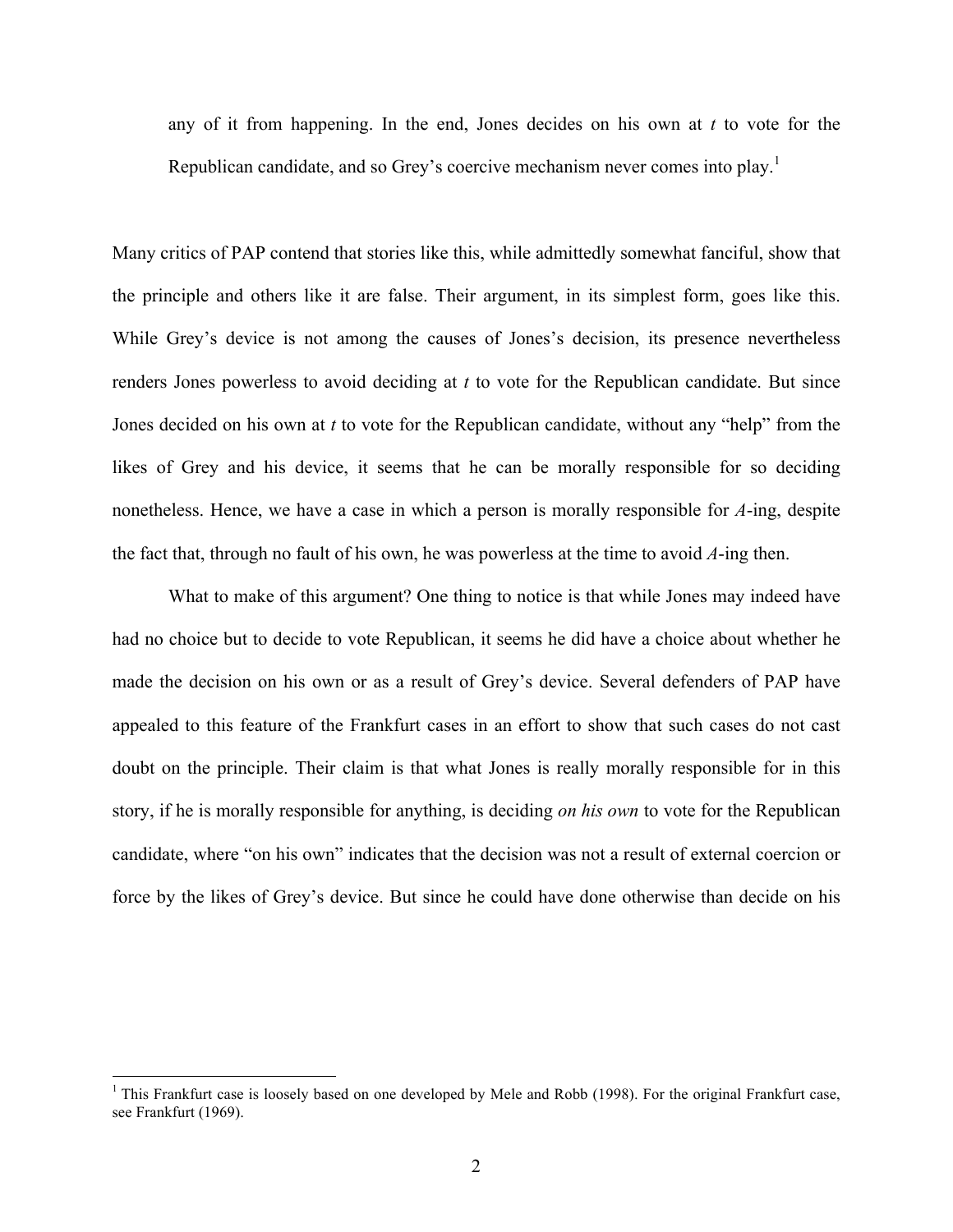own to vote Republican, these defenders of PAP claim, we can explain why Jones is not blameless in this story without having to abandon otherwise plausible principles like PAP.<sup>2</sup>

The defense of PAP just adumbrated is a version of what John Fischer calls the flicker of freedom defense. What all versions of that defense have in common is that they turn on the observation that there is a residual alternative possibility—a flicker of freedom—available to agents featured in Frankfurt cases. According to the version of the flicker strategy presently at issue, Jones is morally responsible for deciding on his own to vote Republican, and the relevant alternative is his deciding to vote for the Republican candidate as a result of Grey's device. I will refer to this version of the flicker defense as the *fine-grained* version because it insists that a proper assessment of the Frankfurt cases requires being very precise about what agents in those examples are and are not morally responsible for.<sup>3</sup> I compare the fine-grained approach with another, and in my opinion much less plausible, version of the flicker strategy in section 3.

In a fascinating article in this journal, Eleonore Stump claims that the flicker of freedom defense is the best defense of PAP on the market. Nevertheless, she believes that it is ultimately unsuccessful. The defense, she says, "requires the supposition that doing an act-on-one's-own is itself an action of sorts." However, Stump contends that this supposition is either "confused and leads to counterintuitive results; or, if the supposition is acceptable, then it is possible to use it to construct [Frankfurt cases] in which there is no flicker of freedom at all." She concludes that the Frankfurt cases "are successful in showing that PAP is false" (1999, pp. 301-302).

<sup>&</sup>lt;sup>2</sup> Peter Van Inwagen (1978, p. 224, n. 24) was the first to suggest a version of this response. See also van Inwagen (1983, p. 181). Versions of it have subsequently been defended by Naylor (1984), Robinson (2012), and Speak  $(2002)$ , among others.<br><sup>3</sup> The fine-grained approach is one of four versions of the flicker defense identified by Fischer (1994, pp. 137–147),

all of which he thinks are unsuccessful. I will not discuss Fischer's important objection to the fine-grained approach here. For a response to it that, although incomplete in certain respects, is a step in the right direction, see Robinson (2012, pp. 189-191).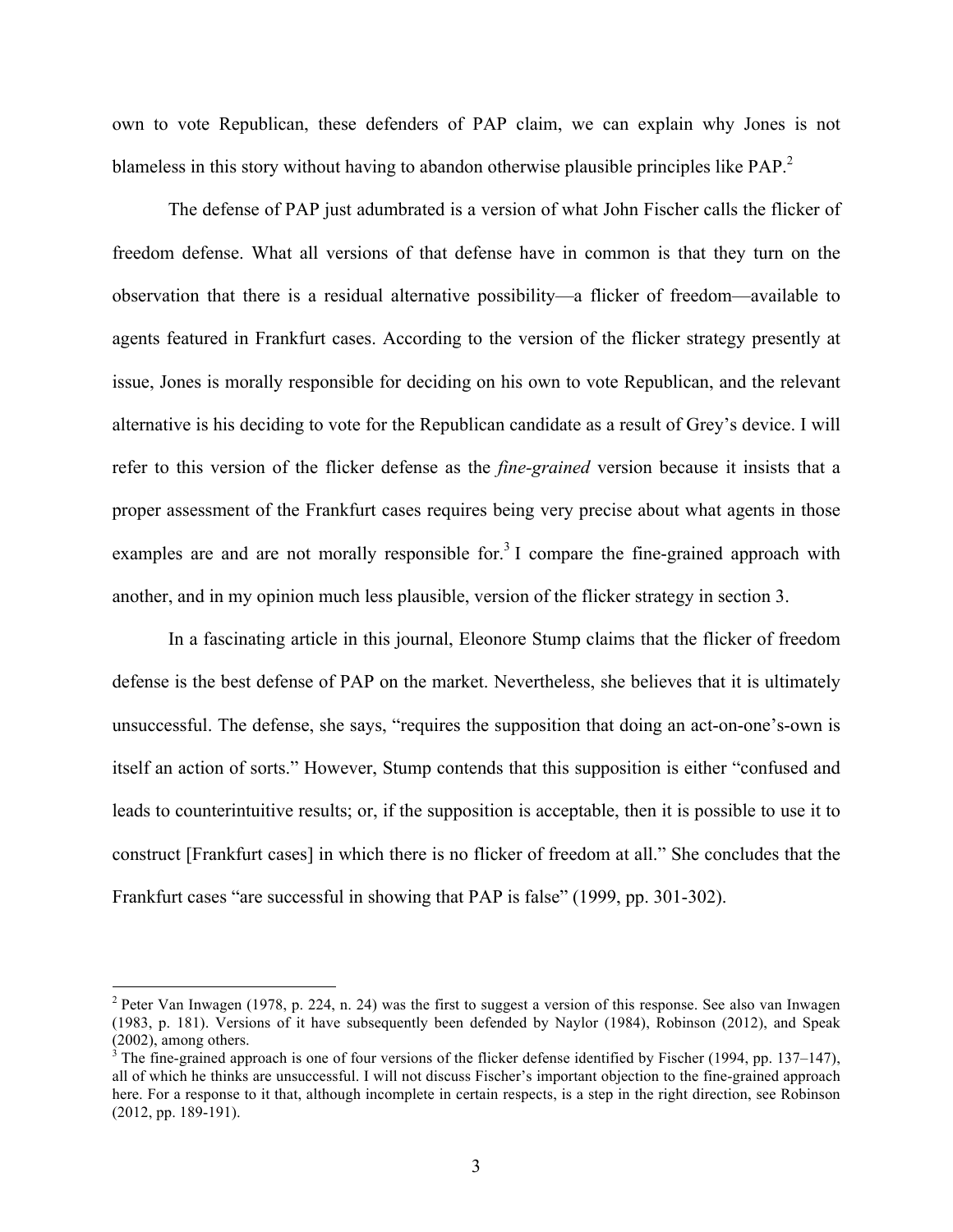I agree with Stump that (a version of) the flicker defense is among the best available defenses of PAP against the Frankfurt cases. However, I disagree with her assessment of the defense, and in what follows, I identify a number of difficulties with her criticism of it, the most significant of which involves a failure to distinguish two importantly different versions of the flicker strategy. Along the way, I also clarify various nuances of the strategy that sometimes get overlooked, and I highlight the advantages of the fine-grained approach in particular.<sup>4</sup>

# **2. Stump's Objection**

Recall that, according to Stump, the flicker defense requires the supposition that "doing an acton-one's-own is itself an action of sorts." A bit more precisely, she claims that proponents of the flicker strategy must assume that *A*-ing on one's own is itself an action, and that *A*-ing-on-one'sown is a distinct action from *A*-ing (p. 314). (Later, in section 3, I will argue that she is mistaken about this; the fine-grained version of the flicker strategy does not require any such supposition. For now, though, I leave her claim that it does unchallenged.) Stump then argues that the supposition in question has counterintuitive results. For those not convinced of this, however, she goes on to argue that if *A*-ing-on-one's-own is an action distinct from *A*-ing, we will be able to construct Frankfurt cases with no flicker of freedom, no alternative possibility for action. In this section, I take a closer look at both of these arguments, starting with the first.

Stump contends that the assumption that *A*-ing-on-your-own is an action distinct from *A*ing leads to the counterintuitive consequence that Jones would have had alternative possibilities for action even if Grey's device had deterministically caused his decision. In support of her

 <sup>4</sup> For a different criticism of Stump's position than the one on offer here, see Timpe (2006). Timpe focuses on whether, despite rejecting PAP, Stump is nevertheless committed to some other PAP-like principle. He concludes that she is. I take no stand on that issue. Instead, I shall argue that Stump has not provided good reason to reject PAP in the first place.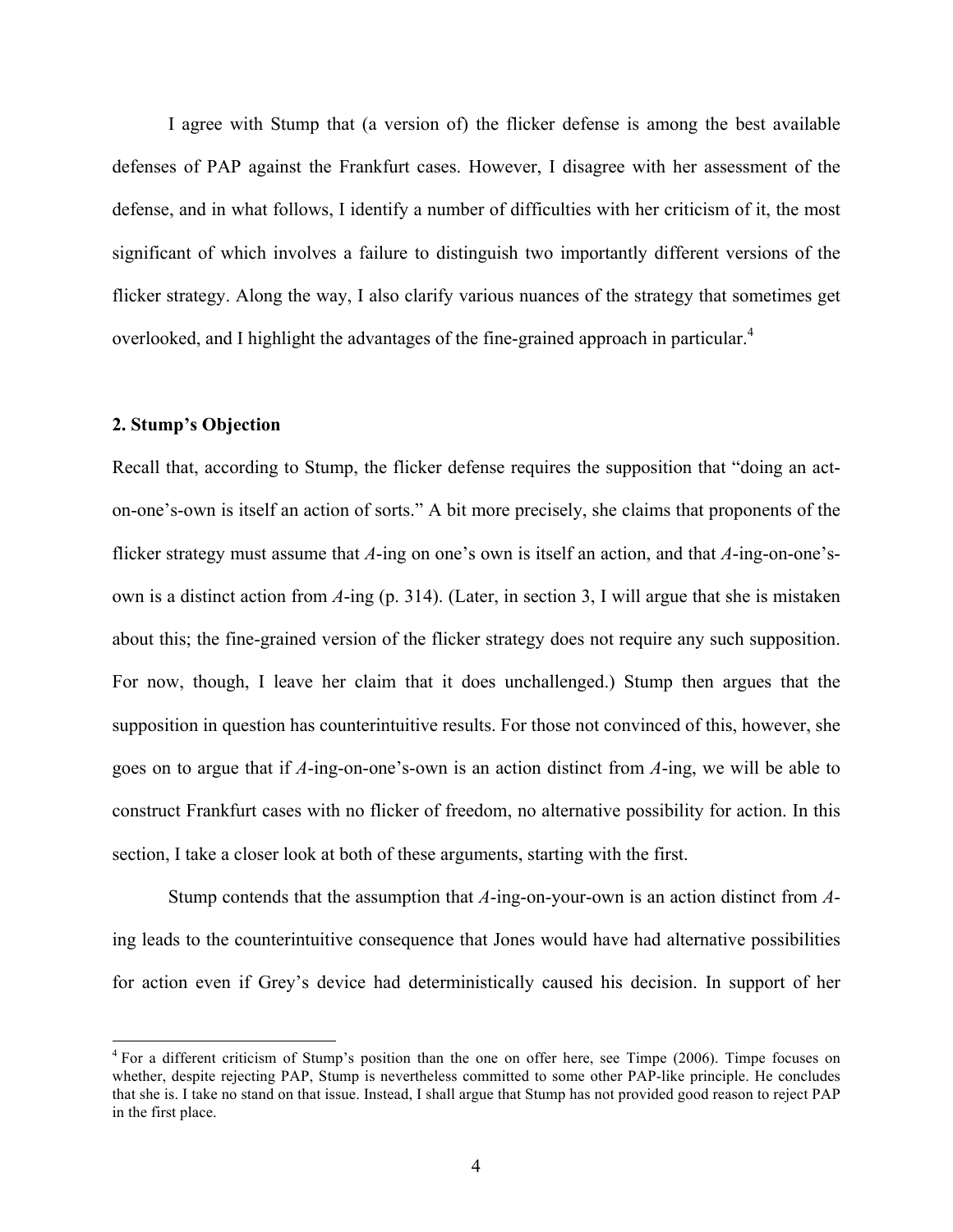contention, she invites us to consider the counterfactual scenario in which the device deterministically produces Jones's decision to vote for the Republican candidate. Stump says, "if there were two alternative possibilities available to [Jones] in a standard [Frankfurt case]…as proponents of the flicker of freedom defense maintain, then there ought to be the same two alternative possibilities available to Jones in [the counterfactual scenario]" (p. 315). However, Stump thinks it is clear that Jones lacks alternative possibilities in the counterfactual scenario. She claims that if Grey's coercive mechanism had deterministically caused Jones's decision, "Jones would be entirely within his rights in claiming, afterwards, that he couldn't have done otherwise than he did, and he wouldn't be moved to rescind that claim by our insistence that there was an alternative possibility for his action" in the original version of the story (p. 315).

This first argument of Stump's can be summed up as follows. If Jones had alternative possibilities for action in the actual sequence of events, then he should have those same alternatives in the counterfactual sequence of events in which his decision is deterministically caused by Grey's device. But he does not have alternative possibilities for action in the counterfactual sequence. So, he does not have them in the actual sequence either.

What are we to make of this argument? I think we should reject the argument's second premise, which says that Jones lacked alternative possibilities in the counterfactual sequence. In both the actual sequence of events in which Jones decides on his own and in the counterfactual sequence of events in which Grey's device deterministically causes Jones's decision, the device is rigged to deterministically cause Jones's decision if, but only if, Jones does not decide on his own to vote Republican. The main difference between the two sequences of events, then, is whether Jones takes advantage of the opportunity to decide on his own. In the actual sequence he does take advantage of it, whereas in the counterfactual sequence he does not. Up until the point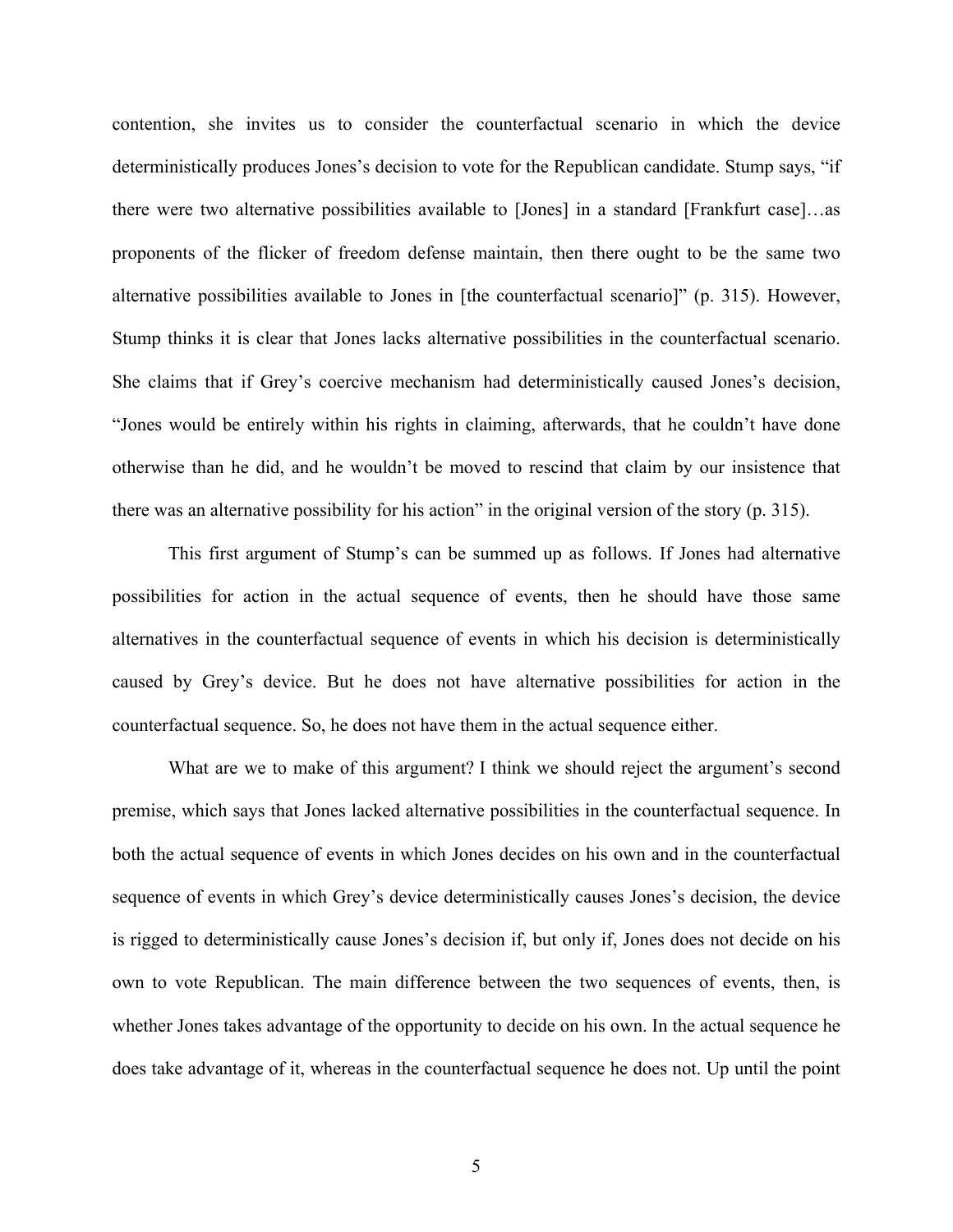of decision, though, Jones has the same alternatives available to him in both the actual and the counterfactual sequences of events, for in both scenarios it was up to him whether he decides on his own at *t* or whether his decision is produced by the coercive mechanism. But what is implausible or counterintuitive about that? To be sure, in the counterfactual scenario, Jones's decision is deterministically caused by Grey's device. However, contrary to what Stump suggests, that is compatible with Jones having had alternative possibilities prior to the time of decision, since the device's causing the decision was contingent upon whether Jones decided on his own at *t*, and whether he decided on his own at *t* was entirely up to him.

I turn now to Stump's second argument. Let *D* stand for the decision to vote for the Republican candidate, let *O* stand for Jones's deciding on his own to vote for that candidate, and assume, as Stump believes proponents of the flicker defense must, that *D* and *O* are distinct actions. According to Stump's second argument, if *O* is a separate action from *D*, we will be able to construct a Frankfurt case in which Jones is powerless to avoided *O*-ing and, indeed, in which there is no flicker of freedom whatsoever. But if Jones does *O* in this new Frankfurt case without being caused to do so by outside forces like Grey's device, then it should be clear, Stump thinks, that he could be morally responsible for *O*-ing, his lack of alternatives notwithstanding. If she is right about this, then no version of the flicker defense can hope to succeed.

Because *O* is a mental act of deciding, it will, Stump says, be correlated with a neural sequence the occurrence of which could in principle be initiated by outside forces like Grey's device. Grey could thus cause Jones to *O* by rigging the device to bring about the pertinent neural sequence. But if so, it would seem we have all the materials necessary to construct a case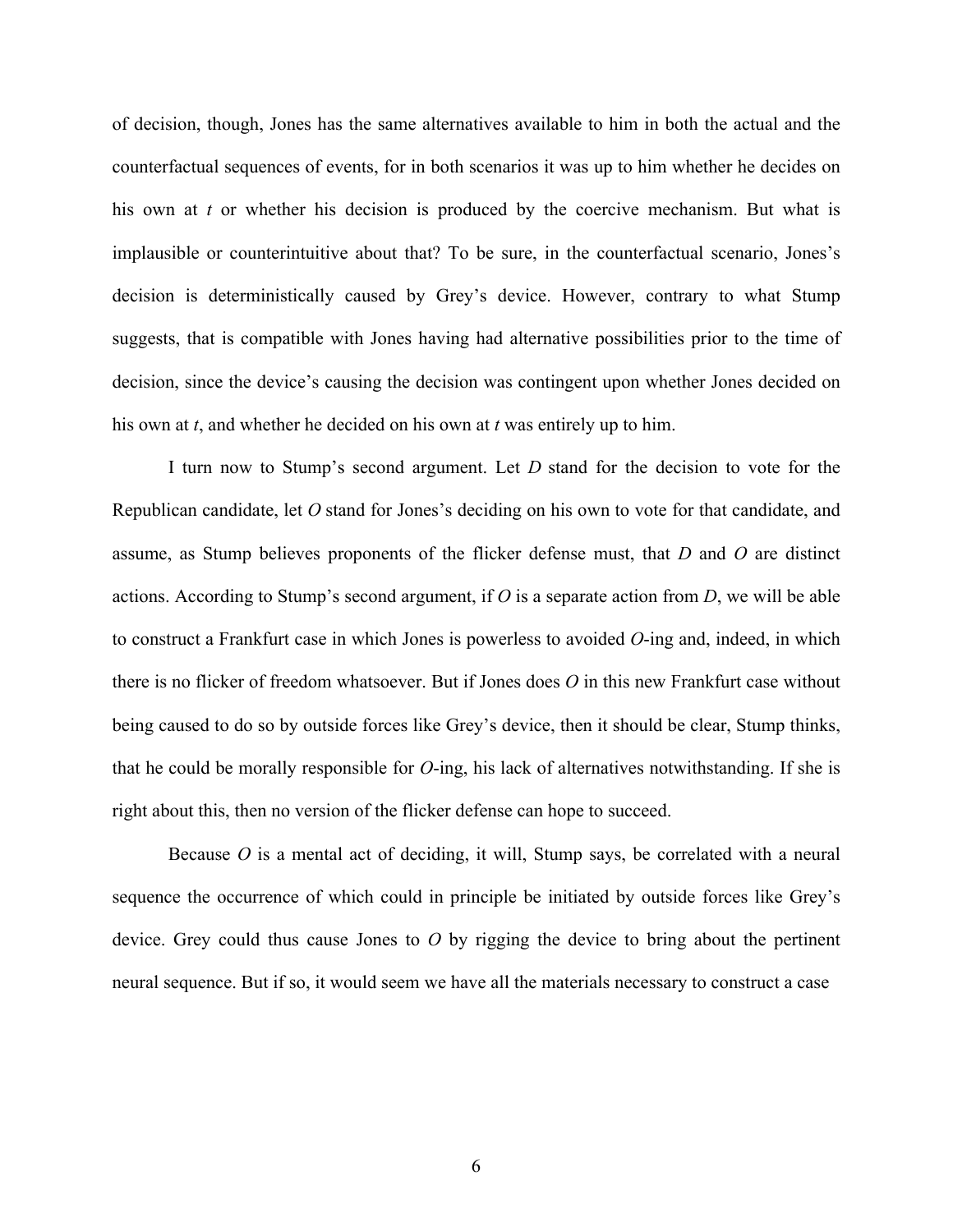in which the counterfactual intervener [i.e., Grey] desires not just some act [*D*] on the part of the victim but also the further act *O*, as well as the act of doing *O*-on-his-own if there is such an action and any further iterated acts of doing on one's own. We can stipulate that the counterfactual intervener controls all these acts in virtue of controlling the firings of neurons in the neural sequences correlated with each of these acts. If the victim doesn't do these acts, the coercive neurological mechanism will produce them.

Here, Stump thinks, we have the blueprint for a Frankfurt case with no flicker of freedom. In such a case, she says, "there are no alternative possibilities for action of any sort" (p. 317).

A central assumption underlying Stump's attempt to produce a Frankfurt case with no flicker of freedom is that Grey could cause Jones to *O* using the coercive mechanism he implanted in Jones's brain. This assumption merits further investigation.

Recall that *O* stands for Jones's deciding on his own to vote Republican, where, again, "on his own" indicates that the decision was not a result of external coercion or force by the likes of Grey. Having been reminded of this, we should ask ourselves whether Grey could really use his device to cause Jones to *O*. I should have thought not, for *O* seems to be something that, by its very nature, is not caused by outside forces like Grey and his device. But if this is right, then Stump is mistaken to suppose that Grey could cause Jones to *O*, and, accordingly, is mistaken to think that she has provided us with a blueprint for producing Frankfurt cases in which there is no flicker of freedom. For if it is impossible for Grey to cause Jones to *O*, then the decision he causes Jones to make in the counterfactual sequence of events is not identical to *O*, in which case Stump's new Frankfurt case is not one in which Jones had no alternative to *O*.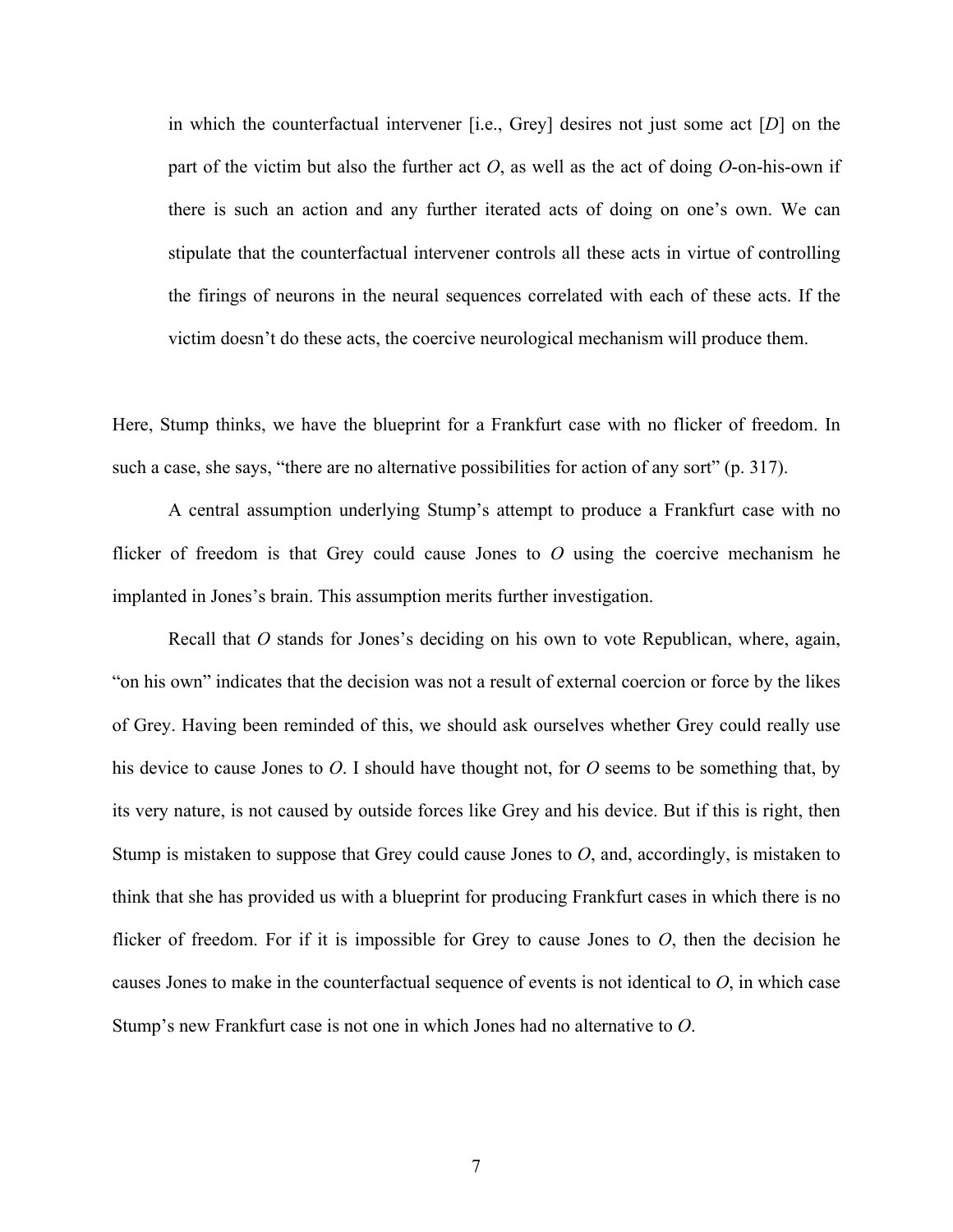Stump, however, contends that, appearances to the contrary, Grey could have used his device to cause Jones to *O*. On her view, if Grey had done this, *O* could not then coherently be described as something Jones did on his own. But it would be the very same action as the one Jones actually performed. Compare: if Earl were to give me the shirt off his back, it would still be the same shirt, but it could then no longer be accurately described as the-shirt-Earl-is-wearing. Similarly, Stump's thought seems to be that if Grey were to cause Jones's decision, the decision he causes would be the same one Jones actually made, even though it could not then be accurately described as one he made on his own. Attention to two ways proponents of the flicker strategy might try to render plausible the assumption that *O* and *D* are separate actions will enable us to see that this response of Stump's does not circumvent the objection at issue.

One way to get *O* to come out as a separate action would be to adopt an historical approach to event and action individuation, according to which events, including human actions, are individuated in part by their causes. On this approach to event and action individuation, *x* and *y* are distinct events if they have different causes. Now, it should be obvious that if this is the right way to individuate actions and other events, Stump is mistaken to suppose that Grey could have caused Jones to perform the very same action that Jones performed on his own. Any action Grey causes Jones to perform would have a different causal history than the action Jones performed on his own, and thus, according to the historical approach to event and action individuation, would not be identical to the action Jones performed on his own.

Another way to get *O* to come out as a separate action would be to first adopt a finegrained account of action individuation, according to which *x* and *y* are distinct actions if and only if they exemplify different act-properties, and then to assume that *A-ing on one's own* is a different act-property than *A-ing* (in much the same way, for example, that *talking slowly* is a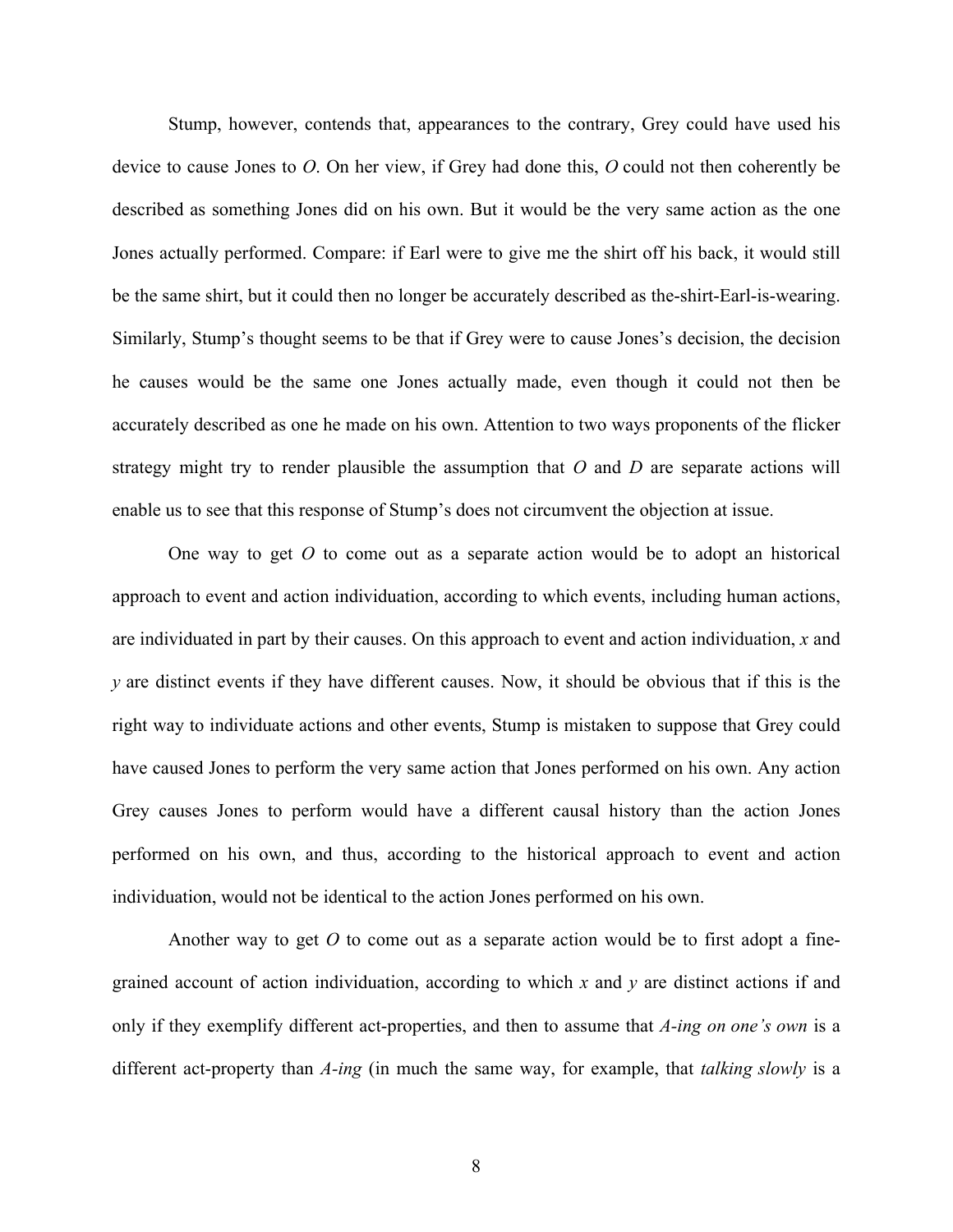different act-property than *talking*). Given that assumption, the fine-grained account of action individuation implies that *O* (Jones's deciding on his own to vote Republican) is indeed a different action than *D* (his deciding to vote Republican). Notice, however, that it also implies that Grey could not cause Jones to *O*, for whatever action Grey might have caused Jones to perform would not be something Jones did on his own, and so, according to the present version of the fine-grained account of action individuation, would not be identical to the action Jones performed on his own, as the two actions would not have all the same act-properties.

On both the historical and fine-grained approaches to event and action individuation, *O* may very well be a different action than *D*. However, neither approach is consistent with Stump's claim that Grey could cause Jones to *O*, an assumption that is necessary if her new Frankfurt case is to be one in which there is no flicker of freedom. Since these are the only two approaches to action individuation I know of that would allow the flicker theorist to say that *O* is not identical to *D*, and since Stump is assuming for the sake of argument that *O* is not identical to *D*, I conclude that she has failed to produce a Frankfurt case with no flicker of freedom.

The discussion thus far has been conducted on the assumption that *O* and *D* are distinct actions. But suppose that assumption is mistaken. Suppose, in other words, that the decision Jones made on his own in the actual sequence of events is the very same decision as the one he makes in the counterfactual sequence of events in which his decision is caused by Grey's coercive mechanism. Would this new supposition cast doubt on the adequacy of the flicker strategy? Stump insists that it would. However, matters are a bit more complicated than she supposes. As I shall now argue, a lot hinges on which version of the flicker strategy is at issue.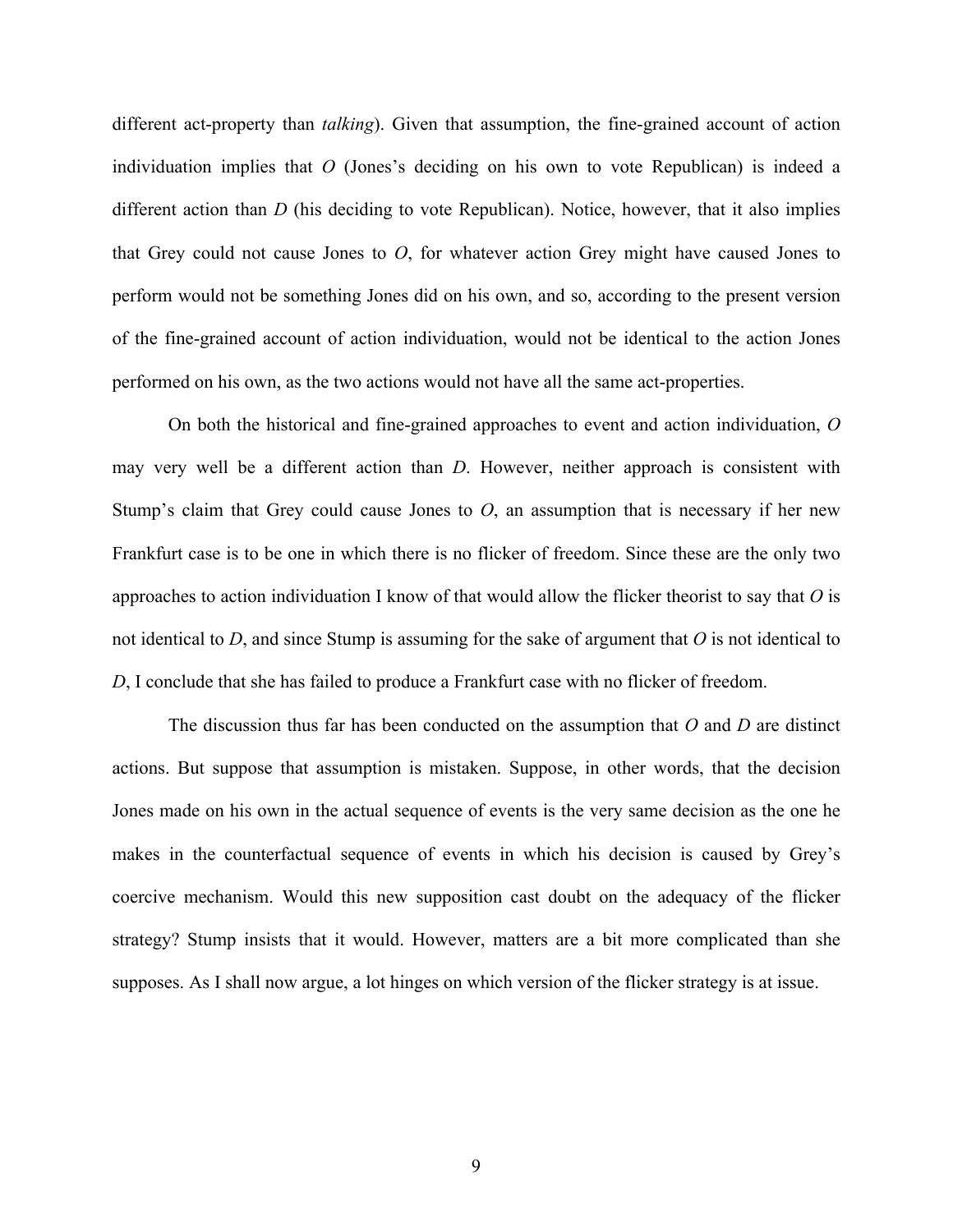### **3. The Flicker Strategy: Two Versions**

Central to Stump's criticism of the flicker defense is her claim that the defense must treat *A*-ingon-one's-own as a distinct action from *A*-ing. So far in this article I have argued that her criticism of the flicker strategy is unsuccessful even if that claim were true. In fact, however, the claim is false. While there is a version of the flicker defense that requires treating *A*-ing-on-one's-own as a distinct action from *A*-ing, other versions do not. The fine-grained version identified earlier, in section 1, is a case in point. Insofar as Stump's objection to the flicker defense is predicated on her claim that the defense must treat acting on one's own as a distinct action, the objection is not applicable to other versions of the flicker strategy such as the fine-grained version.

When we say Jones decided "on his own" to vote Republican we are making an observation about the etiology of Jones's decision, viz., that it was not the result of outside coercion or force. According to proponents of the fine-grained version of the flicker defense, while Jones is not morally responsible for deciding as he did, since, through no fault of his own, he was powerless to avoid so deciding, he is, or at least may be, morally responsible for the way his decision came about—i.e., not as result of coercion or force. Put differently, their claim is that, while Jones is not morally responsible for the *fact* that he decided to vote for the Republican candidate, since, through no fault of his own, he could not have prevented that fact from obtaining, he is, or at least may be, responsible for the fact that he decided on his own to vote Republican, as he could have prevented that more precise fact from obtaining. Notice that, in making such claims, proponents of the fine-grained approach are not committed to treating Jones's deciding on his own to vote Republican as a distinct action from his deciding to vote Republican, nor are they committed to saying that Jones is morally responsible for a decision he made, one he would have avoided making had he omitted to decide on his own. So even if Stump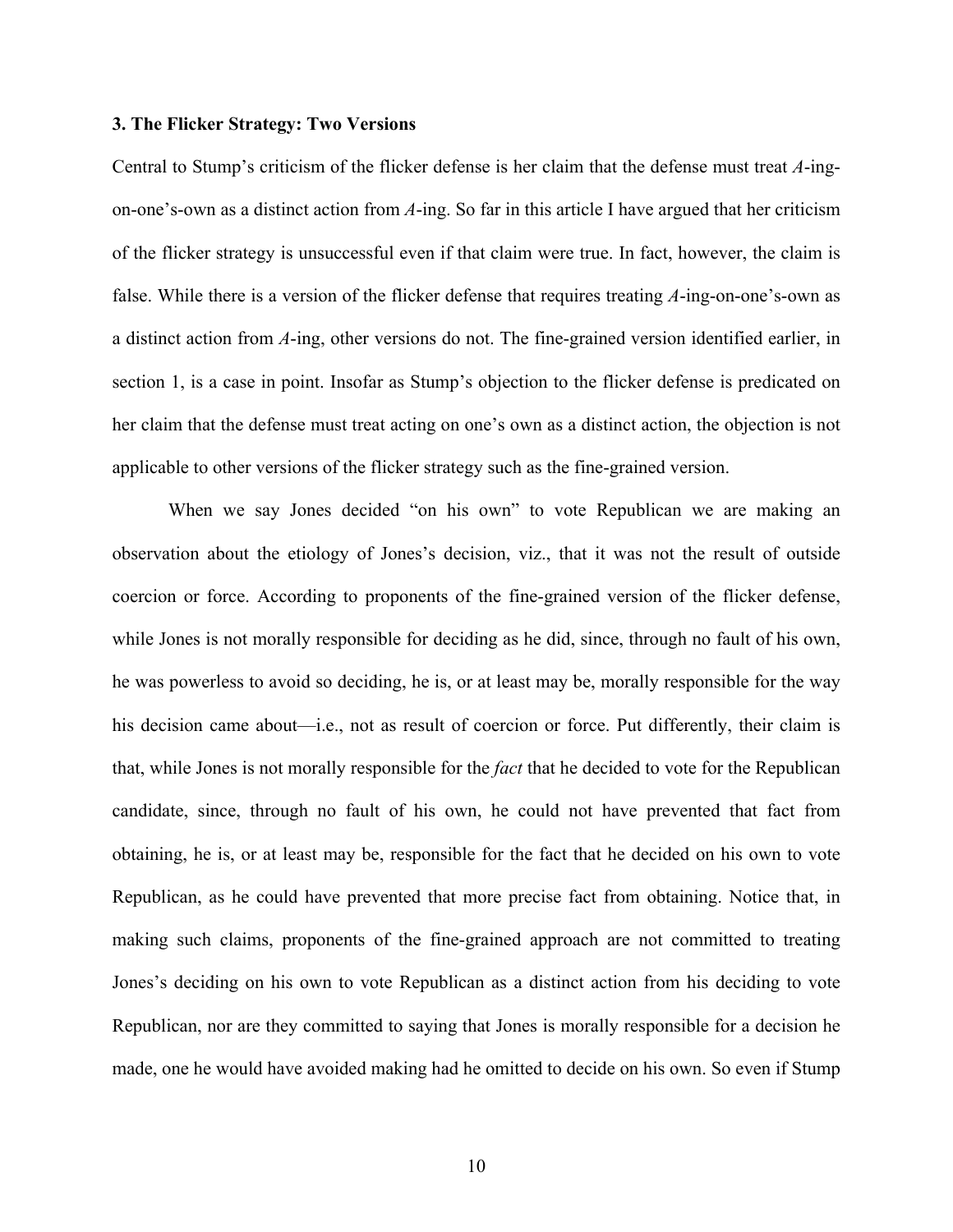is right that *A*-ing and *A*-ing-on-one's-own should not be treated as distinct actions, by itself this does nothing whatsoever to impugn the fine-grained version of the flicker strategy, since that version does not require us to treat *A*-ing and *A*-ing-on-one's-own as separate actions.

In claiming that the flicker defense requires the assumption that "doing an act-on-one'sown is itself an action of sorts," Stump has seemingly run together two very different versions of the defense. According to proponents of the fine-grained version, it may be true that Jones, through no fault of his own, was powerless to avoid deciding at *t* to vote for the Republican candidate. And if that is true, then, in their opinion, we should not deem him morally responsible for so deciding. This is not to say, though, that Jones is off the hook, since, as proponents of the fine-grained approach go on to insist, Jones is, or at least may be, morally responsible for deciding on his own to vote Republican. We must be careful, however, to distinguish this finegrained version of the flicker defense from a second version with which it can easily be conflated, according to which the decision Jones made on his own in the actual sequence of events is not identical to the one he would have made had Grey's device been among the causes of his decision.<sup>5</sup> Call this version of the flicker defense the *act-individuation* version. According to it, while Jones may very well be morally responsible for the decision he made, that fact does not threaten principles like PAP, since Jones could have avoided making that particular decision by simply omitting to decide on his own to vote for the Republican candidate.<sup>6</sup>

Several important differences between the fine-grained and the act-individuation versions of the flicker defense merit attention. Proponents of the fine-grained version can grant, at least for the sake of argument, that Jones was powerless to avoid making the particular decision he made. Proponents of the act-individuation version, however, deny this, insisting instead that

<sup>&</sup>lt;sup>5</sup> Cf. Fischer (1994, pp. 136-138).<br><sup>6</sup> The roots of the act-individuation version of the flicker strategy can be found in van Inwagen's (1978) early discussion of the Frankfurt cases. For a recent defense of the act-individuation strategy, see Pettit (2005).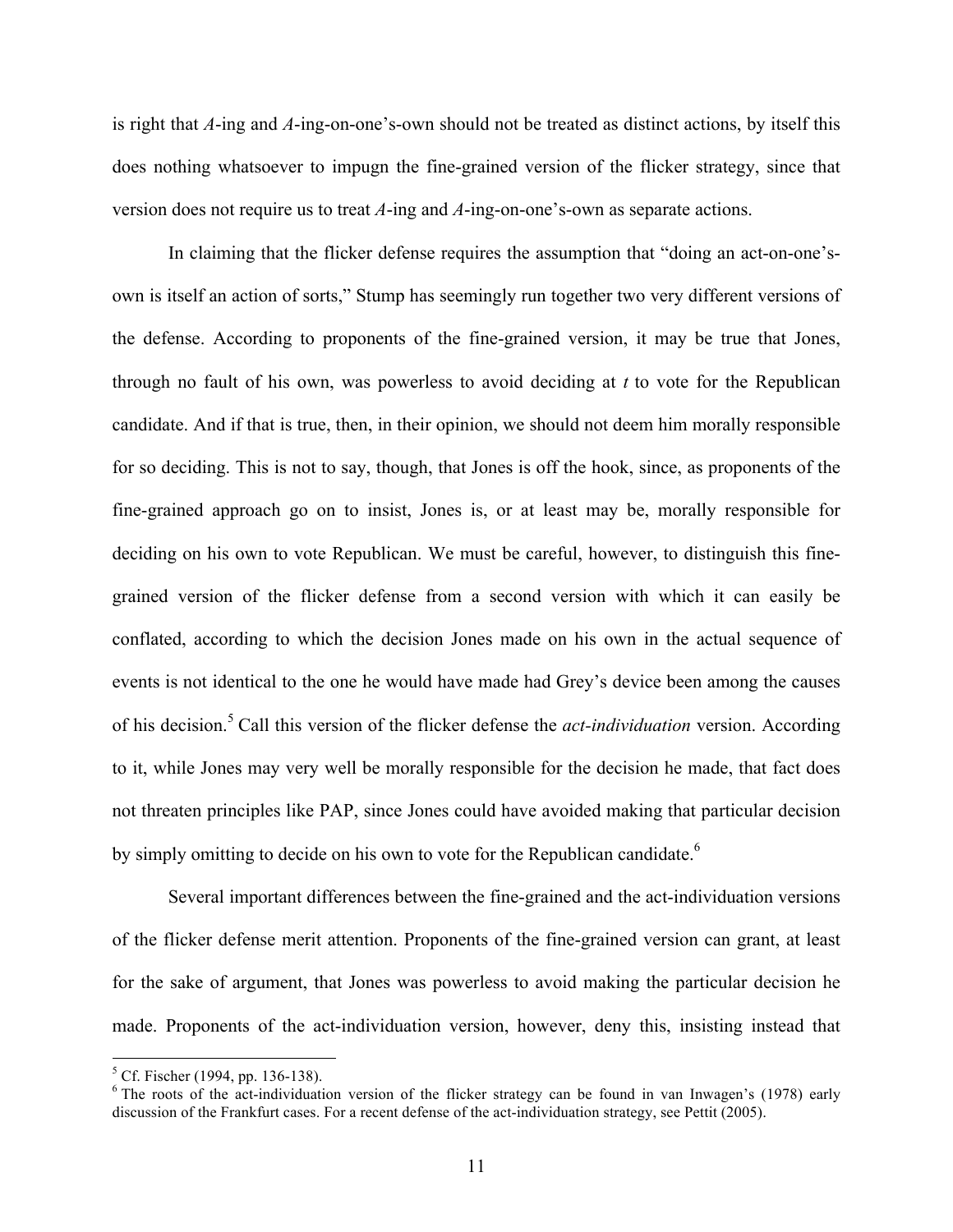Jones could have avoided making that particular decision by not deciding on his own. Note that in making this claim, proponents of the act-individuation strategy must endorse a principle of action individuation like those discussed in section 2, principles which have the consequences that the decision Jones makes in the actual sequence of events is not identical to the one he makes in the counterfactual sequence in which Grey's device is among the causes of his decision. By contrast, proponents of the fine-grained strategy need take no stand on vexed questions about action individuation, as they are not committed to the claim that the decision Jones made is distinct from the one he would have made had Grey's device played a role in causing the decision. This strikes me as an especially important advantage of the fine-grained version of the flicker strategy, given that the various principles of individuation to which proponents of the act-individuation version might appeal are controversial at best. Note, finally, that whereas it is open to proponents of the fine-grained approach to deny that Jones is morally responsible for his decision to vote Republican (since they can grant that, through no fault of his own, Jones had no choice but to make that decision), proponents of the act-individuation approach insist that Jones might very well be morally responsible for the particular decision he made, for, according to them, it was within his power to avoid making that particular decision.

It is perhaps worth noting that, despite the differences between the fine-grained and the act-individuation versions of the flicker strategy, they are not mutually exclusive. One could, in principle at least, endorse both versions of the strategy. One could, for example, say that Jones is morally responsible both for the general fact that he decided on his own and for the particular decision he made. One could then argue that this is consistent with principles like PAP, for while Jones could not have avoided making a decision to vote for the Republican candidate, he could have prevented it from being the case that he decided on his own to vote Republican, and could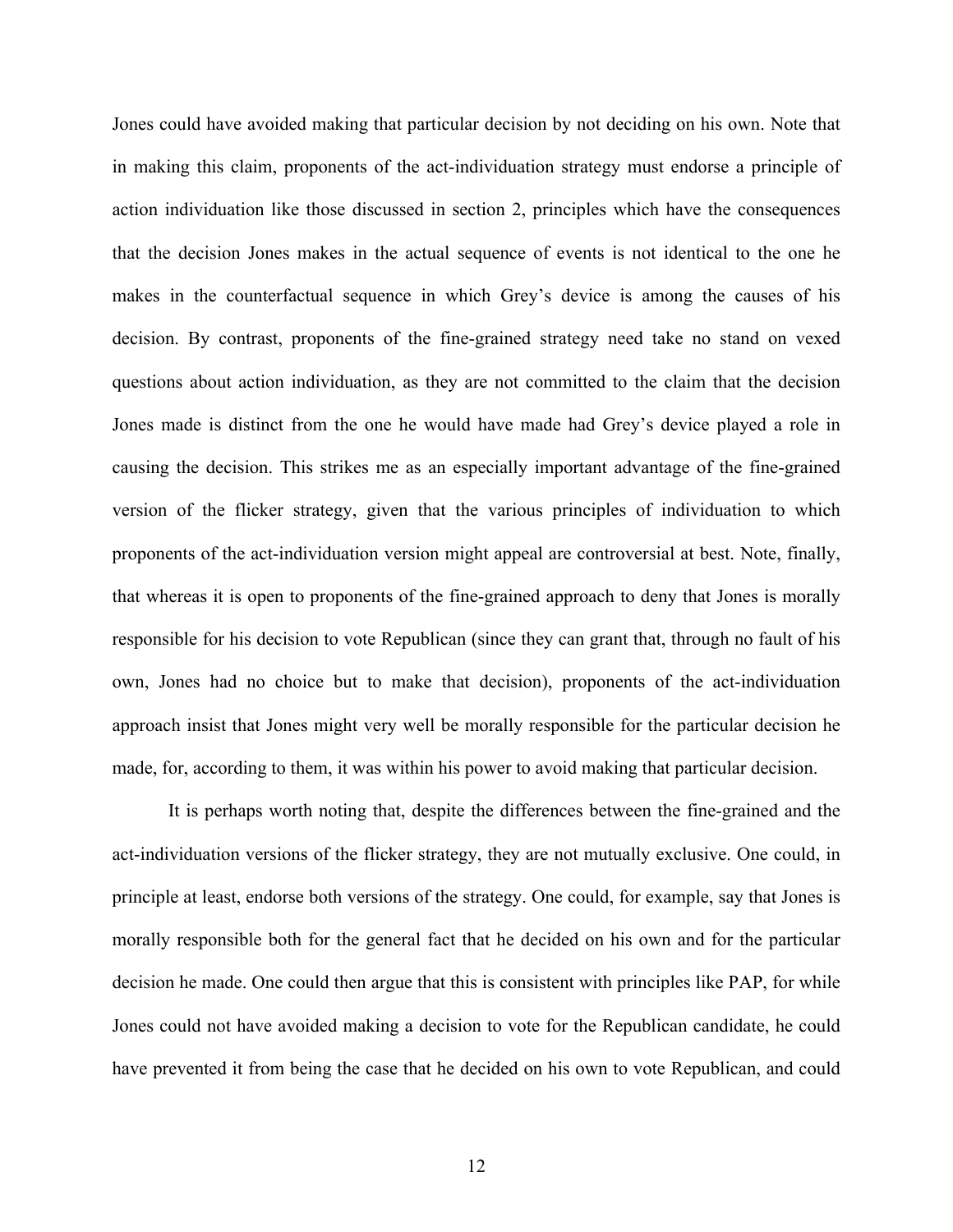also have avoided the particular decision to vote Republican that he actually made, by simply omitting to decide on his own at *t* to vote for the Republican candidate.

Perhaps the fact that the two versions of the flicker strategy can be combined in this way helps to explain why they can be so easily run together. In any event, we should keep in mind that, while they are not mutually exclusive, neither do they necessarily stand or fall together. Should it turn out that *A*-ing-on-one's-own and *A*-ing are not distinct actions, this would undermine the act-individuation version of the flicker strategy. However, it would not cast the least doubt on the fine-grained version, since, as we have seen, that version is compatible with the claim that the decision Jones makes in the actual sequence of events in which he decides on his own is the very same decision as the one he makes in the counterfactual sequence of events in which his decision is deterministically caused by the coercive mechanism implanted by Grey.

#### **4. Conclusion**

Stump criticizes the flicker of freedom defense on the grounds that it relies on the assumption that "doing an act-on-one's-own is itself an action," an assumption which she regards as problematic for various reasons. I have argued that her criticism of the flicker defense fails on two accounts. First, she has not shown that the assumption in question is problematic. But second, and more importantly, even if it is, at most this impugns the act-individuation version of the flicker strategy, as that is the only version requiring anything resembling the claim that doing an act-on-one's-own is itself an action. Stump's criticism of the flicker defense thus leaves other versions of the strategy, such as the fine-grained version, completely unscathed.<sup>7</sup>

 $7$  Thanks to Al Mele for helpful feedback on some of the material presented in this article.